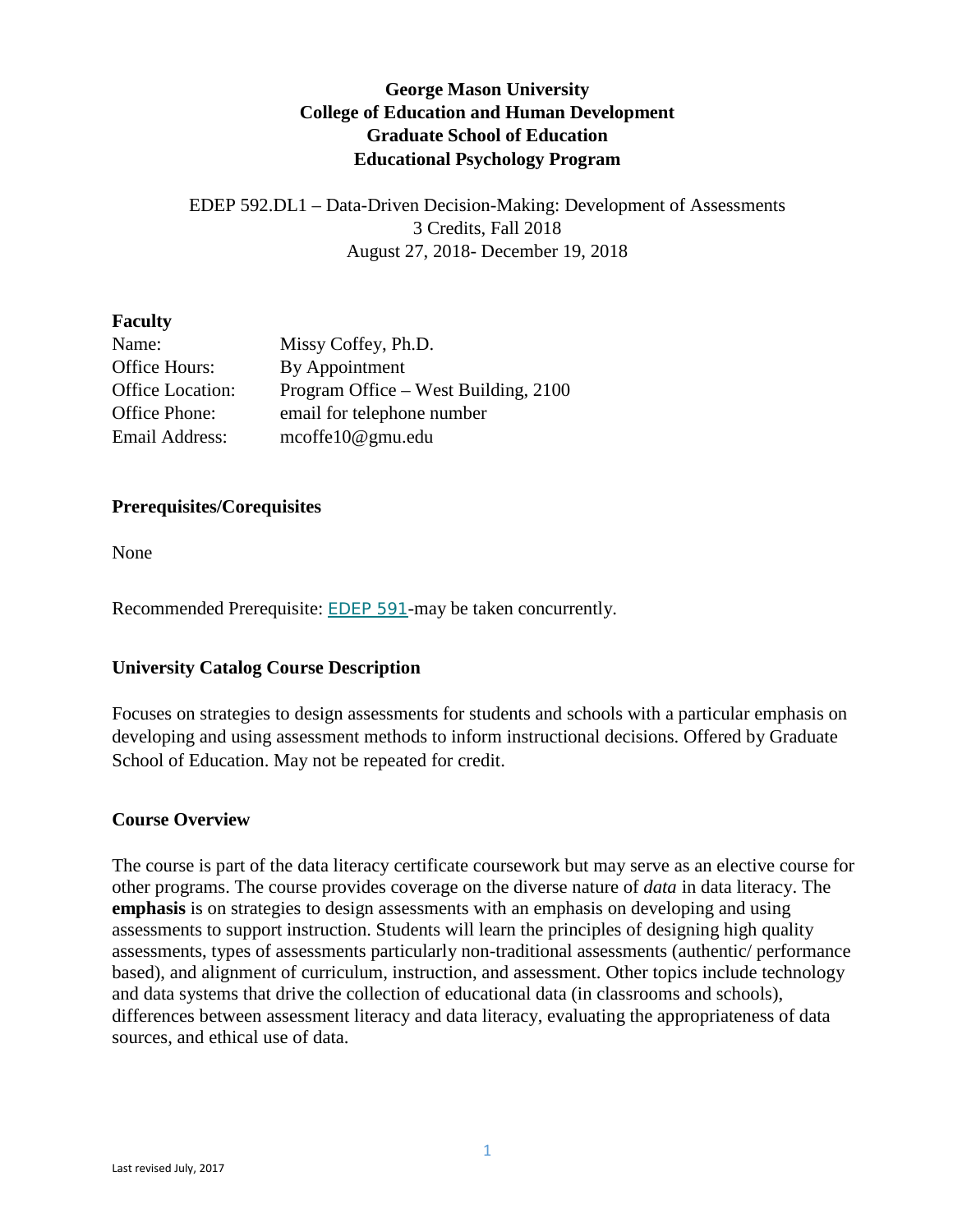Though the delivery method is entirely online, it should take you the same amount of time as other 3-credit courses. You should **expect to spend an** *average* **of 8 to 10 hours on coursework for each class session** (this includes the time you would have spent in a classroom).

## **Course Delivery Method**

This course will be delivered online (100%) using an asynchronous format via Blackboard Learning Management system (LMS) housed in the MyMason portal. You will log in to the Blackboard (Bb) course site using your Mason email name (everything before @masonlive.gmu.edu) and email password. The course site will be available on August 27<sup>th</sup>, 2018.

**Under no circumstances, may candidates/students participate in online class sessions (either by phone or Internet) while operating motor vehicles. Further, as expected in a face-to-face class meeting, such online participation requires undivided attention to course content and communication.**

# *Technical Requirements*

To participate in this course, students will need to satisfy the following technical requirements:

• High-speed Internet access with standard up-to-date browsers. To get a list of Blackboard's supported browsers see: [https://help.blackboard.com/Learn/Student/Getting\\_Started/Browser\\_Support#supported](https://help.blackboard.com/Learn/Student/Getting_Started/Browser_Support#supported-browsers)[browsers](https://help.blackboard.com/Learn/Student/Getting_Started/Browser_Support#supported-browsers)

To get a list of supported operation systems on different devices see: https://help.blackboard.com/Learn/Student/Getting Started/Browser Support#tested-devices[and-operating-systems](https://help.blackboard.com/Learn/Student/Getting_Started/Browser_Support#tested-devices-and-operating-systems)

- Students must maintain consistent and reliable access to their GMU email and Blackboard, as these are the official methods of communication for this course.
- Students will need a headset microphone for use with the Blackboard Collaborate web conferencing tool. [Delete this sentence if not applicable.]
- Students may be asked to create logins and passwords on supplemental websites and/or to download trial software to their computer or tablet as part of course requirements.
- The following software plug-ins for PCs and Macs, respectively, are available for free download: [Add or delete options, as desire.]
	- o Adobe Acrobat Reader: <https://get.adobe.com/reader/>
	- o Windows Media Player: <https://support.microsoft.com/en-us/help/14209/get-windows-media-player>
	- o Apple Quick Time Player: [www.apple.com/quicktime/download/](http://www.apple.com/quicktime/download/)

*Expectations*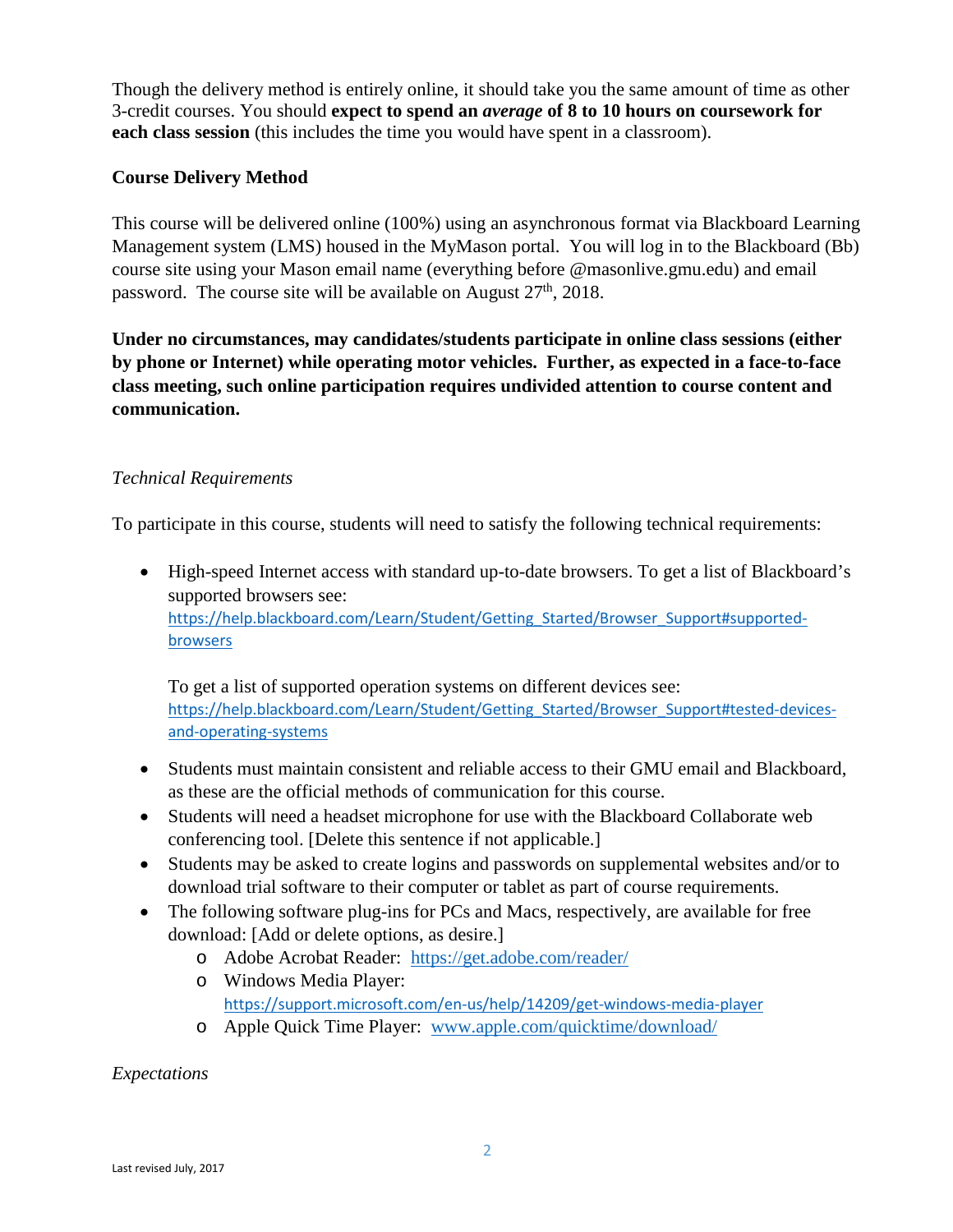- Course Week: Because asynchronous courses do not have a "fixed" meeting day, our week will start on Fridays, and finish on Thursdays at midnight. Our course week will begin on the day that our synchronous meetings take place as indicated on the Schedule of Classes.
- Log-in Frequency:

Students must actively check the course Blackboard site and their GMU email for communications from the instructor, class discussions, and/or access to course materials at least three times per week.

• Participation:

Students are expected to actively engage in all course activities throughout the semester, which includes viewing all course materials, completing course activities and assignments, and participating in course discussions and group interactions.

• Technical Competence:

Students are expected to demonstrate competence in the use of all course technology. Students who are struggling with technical components of the course are expected to seek assistance from the instructor and/or College or University technical services.

• Technical Issues:

Students should anticipate some technical difficulties during the semester and should, therefore, budget their time accordingly. Late work will not be accepted based on individual technical issues.

• Workload:

Please be aware that this course is **not** self-paced. Students are expected to meet *specific deadlines* and *due dates* listed in the **Class Schedule** section of this syllabus. It is the student's responsibility to keep track of the weekly course schedule of topics, readings, activities and assignments due.

• Instructor Support:

Students may schedule a one-on-one meeting to discuss course requirements, content or other course-related issues. Those unable to come to a Mason campus can meet with the instructor via telephone or web conference. Students should email the instructor to schedule a one-on-one session, including their preferred meeting method and suggested dates/times.

• Netiquette:

The course environment is a collaborative space. Experience shows that even an innocent remark typed in the online environment can be misconstrued. Students must always re-read their responses carefully before posting them, so as others do not consider them as personal offenses. *Be positive in your approach with others and diplomatic in selecting your words*. Remember that you are not competing with classmates, but sharing information and learning from others. All faculty are similarly expected to be respectful in all communications.

• Accommodations: Online learners who require effective accommodations to insure accessibility must be registered with George Mason University Disability Services.

## **Learner Outcomes or Objectives**

This course is designed to enable students to do the following: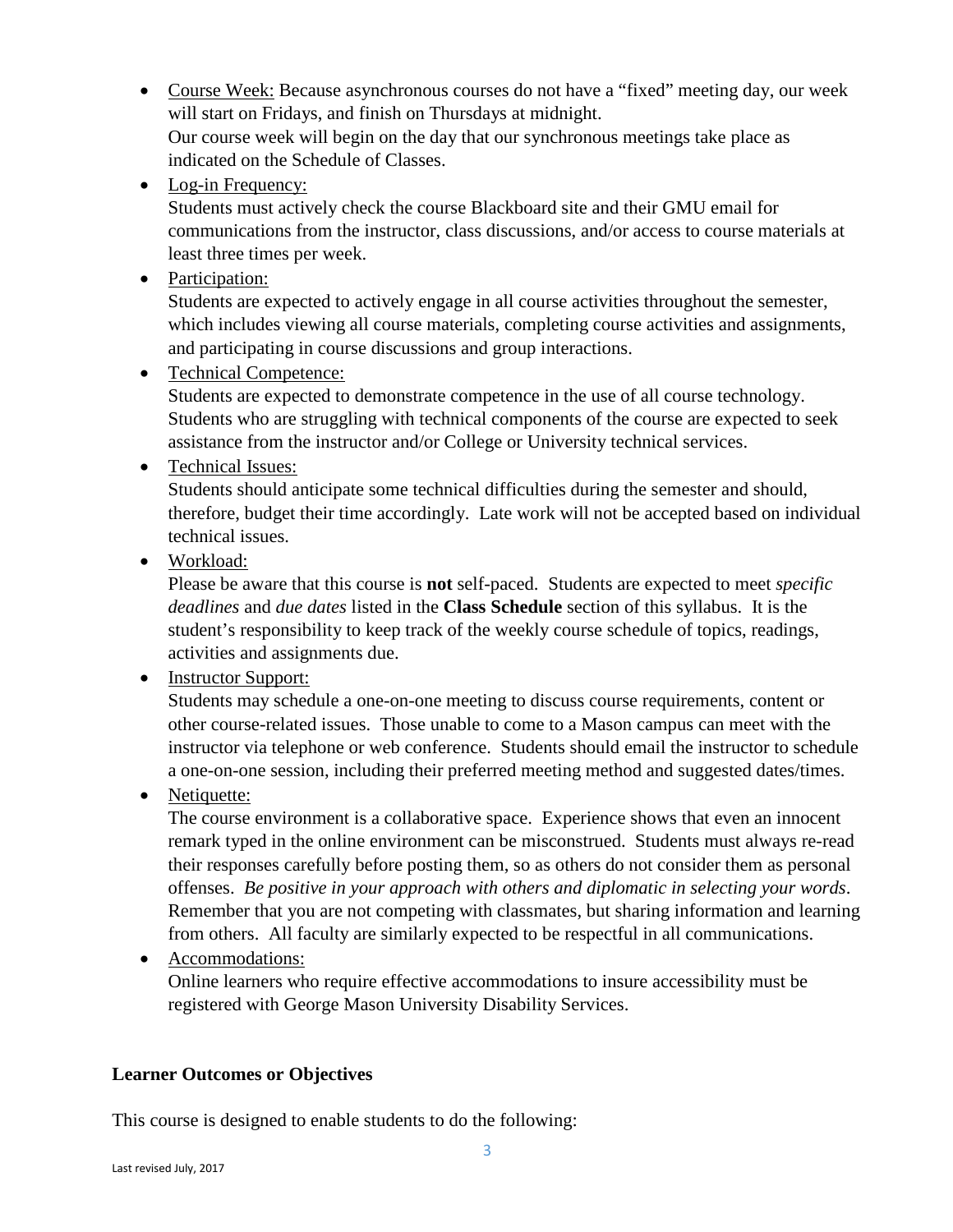- 1. Explain how data from multiple frameworks are used to inform decision-making about learning and teaching.
- 2. Explain the cognitive bases for learning and their connections to various forms of assessments of learning.

### **Professional Standards**

The goal of the course is to facilitate each educator's reaching a level high of competence and professional-level understanding of assessment design practices used in making decisions related to continuous improvement in student learning. Learner outcomes are consistent with the Educational Psychology Program standards. The standards, as expressed as learner outcomes for assessment for data-driven decision making, are:

• Educators will demonstrate an understanding of principles and theories of learning, cognition, motivation, and development as they apply to a wide variety of contemporary assessment contexts.

• Educators will use their knowledge, skills, and dispositions to apply principles and theories of learning, cognition, motivation, and development to analyze and develop instruction based on sound assessment principles.

• Educators will demonstrate an understanding of the basic concepts, principles, techniques, approaches, and ethical issues involved in educational assessment.

#### **Student Outcomes & Relationship to Professional Standards**

The student outcomes are informed by the Standards for Teacher Competence in Educational Assessment of Students (AFT, NCME, NEA, 1990) and the Standards for Competence in Student Assessment (AASA, NAESP, NASSP, NCME, 1990) guide the course content and emphasis for reaching the learning objectives.

Those standards deemed most relevant to addressing the learning targets for the course are those that state that educators will have the knowledge, skill and disposition to:

1. Apply basic principles of sound assessment practices for addressing specific educational needs.

- 2. Select assessment methods appropriate for instructional decisions.
- 3. Develop assessment methods appropriate for instructional decisions.
- 4. Recognize the implications of educational assessments for social justice in schools.

5. Discern critical issues related to the role of the design of assessments for school accountability and high stakes testing.

## **Required Texts**

Chappuis, J. (2015). *Seven strategies of assessment for learning* (2nd ed.). Upper Saddle River, NJ: Pearson Education, Inc.

#### **Supplementary Texts**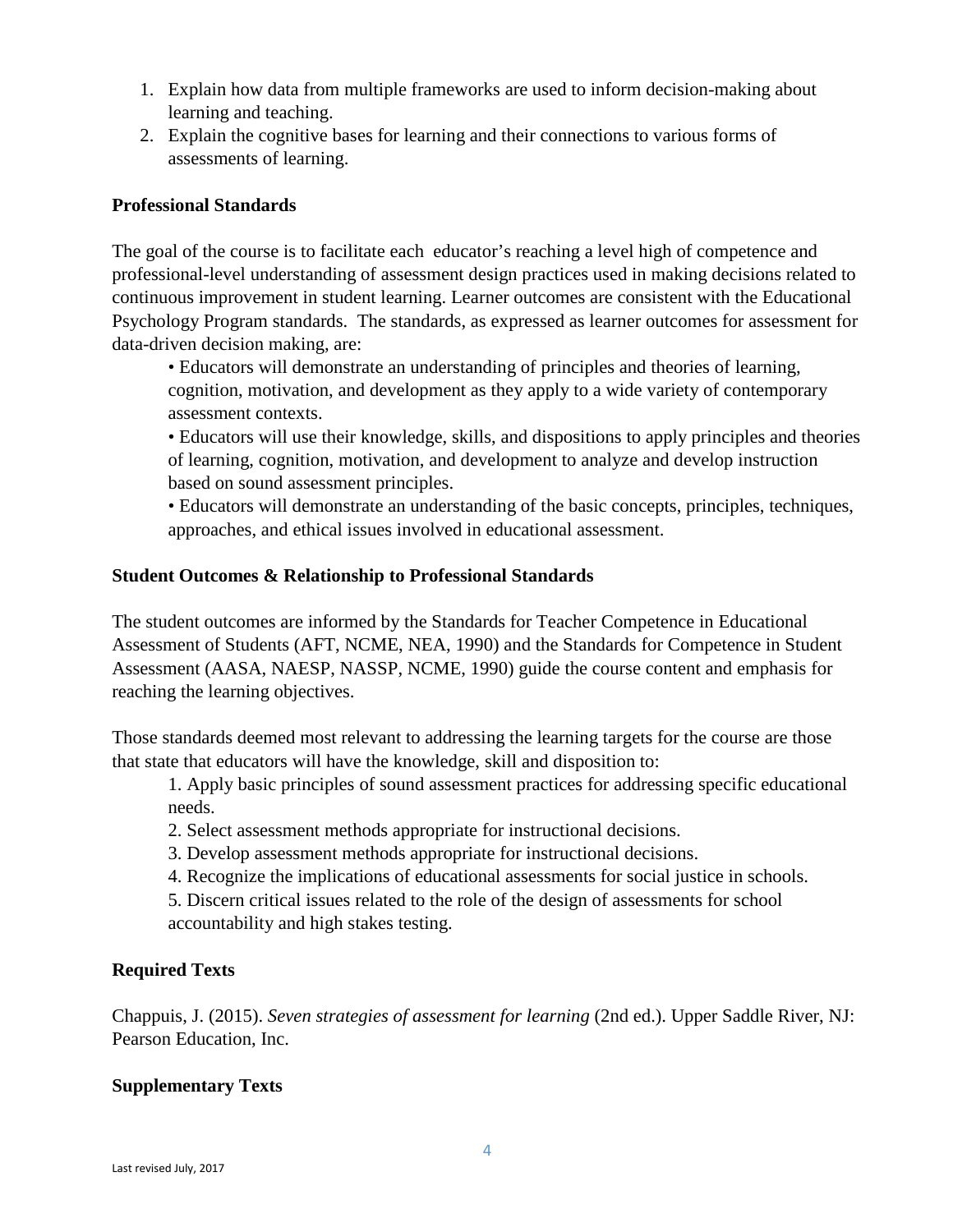Selected readings will be assigned for the course and made available on Blackboard.

#### **Course Performance Evaluation**

Students are expected to submit all assignments on time in the manner outlined by the instructor (e.g., Blackboard, Tk20, hard copy). Late assignments will not be accepted without prior instructor approval. An excused late submission will at best receive a grade of B (in points) for that assignment.

#### • **Assignments and/or Examinations**

- **Class Participation (112 points-14 classes; 8 points per class)** Students are expected to participate in online discussion boards in a meaningful way. Assigned readings are to be completed. Active contribution means you post in specified discussion boards and respond to classmates' posts meaningfully. Please review Netiquette in preparation for this class. Mini quizzes are included in class participation and are usually aligned to assigned readings, videos, or other class materials.
- **Module 1 Assignment- Reflection Paper (38 points)***.* Students will prepare a 4 6 page (double-spaced, 1 inch margins, APA style  $6<sup>th</sup>$  edition) reflection on their beliefs about the use of data to inform learning. The paper will use appropriate research in the literature, including reading assignments throughout the course, to develop a reflective essay addressing the following:
	- o What is the role and competencies of an educator in developing and evaluating assessments for teaching and learning?
	- o What is the role and competencies of an educator needed to determine the appropriate sources of data?
	- o What is your personal belief about the development, evaluation, and appropriate use of assessment data to inform teaching and learning?
- **Module 2 Assignment- Assessment Development Plan (60 points)**
	- o Articulate the standard and learning target and the assessment method (15 pts)
	- o Rubric development (15 pts)
	- o Item development, analysis, and interpretation (15 pts)
	- o Evaluation and Scoring (15 pts)
- **Module 3 Assignment- Assessment Data Use Case Study (40 points)** Students will read a case study from Newton North High School (Data Wise in Action, Boudett & Steele, 2007) and respond to four case study questions. Responses should by 1-2 pages double spaced, APA style  $6<sup>th</sup>$  edition, and use appropriate research in the literature, including reading assignments throughout the course, specifically the framework that aligns to the perspective on the case study should be reference, to present the relevant research and discuss the implications on practices.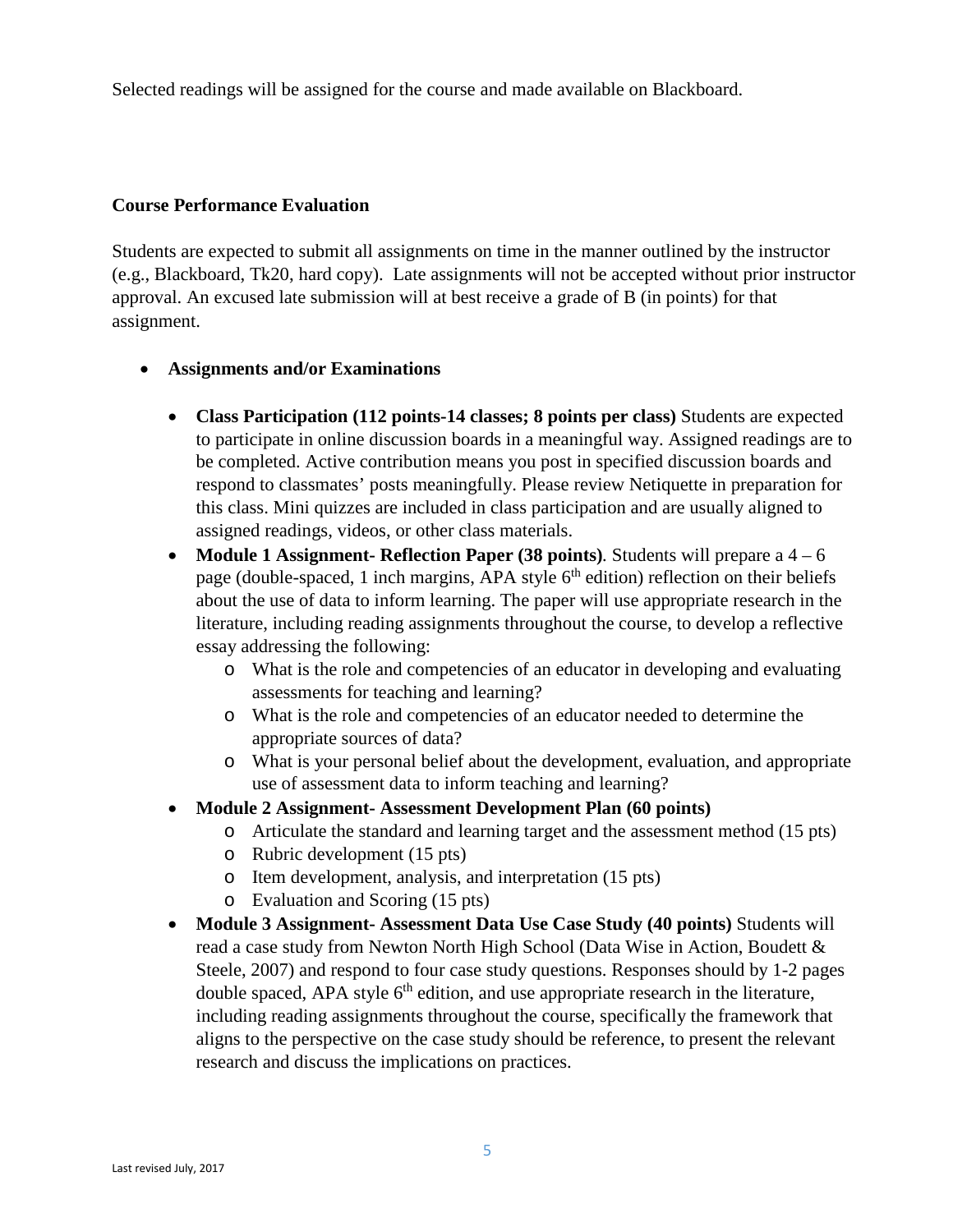Note: More detailed descriptions of assignments and rubrics for any Performance-Based Assessment are included at the end of the syllabus.

# **Grading**

There are 250 total points for the course distributed among the four assignments listed above.

## **Grading scale**:

 $A+ = 245 - 250$  points  $A = 232-244$  points  $A = 225 - 231$  points  $B_+ = 220 - 224$  points  $B = 207-219$  points  $B - 200 - 206$  points  $C = 175-199$  points  $F = 174$  or fewer points

**The grade of A** is awarded for excellence, the best work in the class. An A student turns in all work on time with consistently very high standards of quality, effort, and creativity. This person produces outstanding products, shows excellent growth, and preforms exceptionally in presentations and critiques.

**The grade of B** is awarded to students who have turned in all work on time and consistently completed work of high quality. The work shows creative thinking, extra effort, and care in presentation. This person has demonstrated knowledge that surpasses the basic material and skills required by the course.

**The grade of C** is earned when all class work is turned in and the student has mastered the basic material and skills of the course. The person participated in class and demonstrated knowledge of the basic material and skills required by this course. This is the average grade in the class.

## **Professional Dispositions**

See <https://cehd.gmu.edu/students/polices-procedures/>

| <b>Weeks</b> | <b>Topic</b>                                   | Readings/Multimedia       | <b>Activities/Assignments</b> |
|--------------|------------------------------------------------|---------------------------|-------------------------------|
|              |                                                |                           | Due                           |
|              | Module 1: Understanding why we assess learning |                           |                               |
| Week 1:      | Welcome video                                  | Building assessment       | <b>Blackboard Discussion</b>  |
| $8/31 - 9/6$ | <b>Syllabus Overview</b>                       | literacy case study (Data | Board 1: Ice Breaker          |
|              | Module 1 Overview                              | Wise, $Ch. 2)$            |                               |
|              | Meet-and-greet                                 |                           |                               |

# **Class Schedule**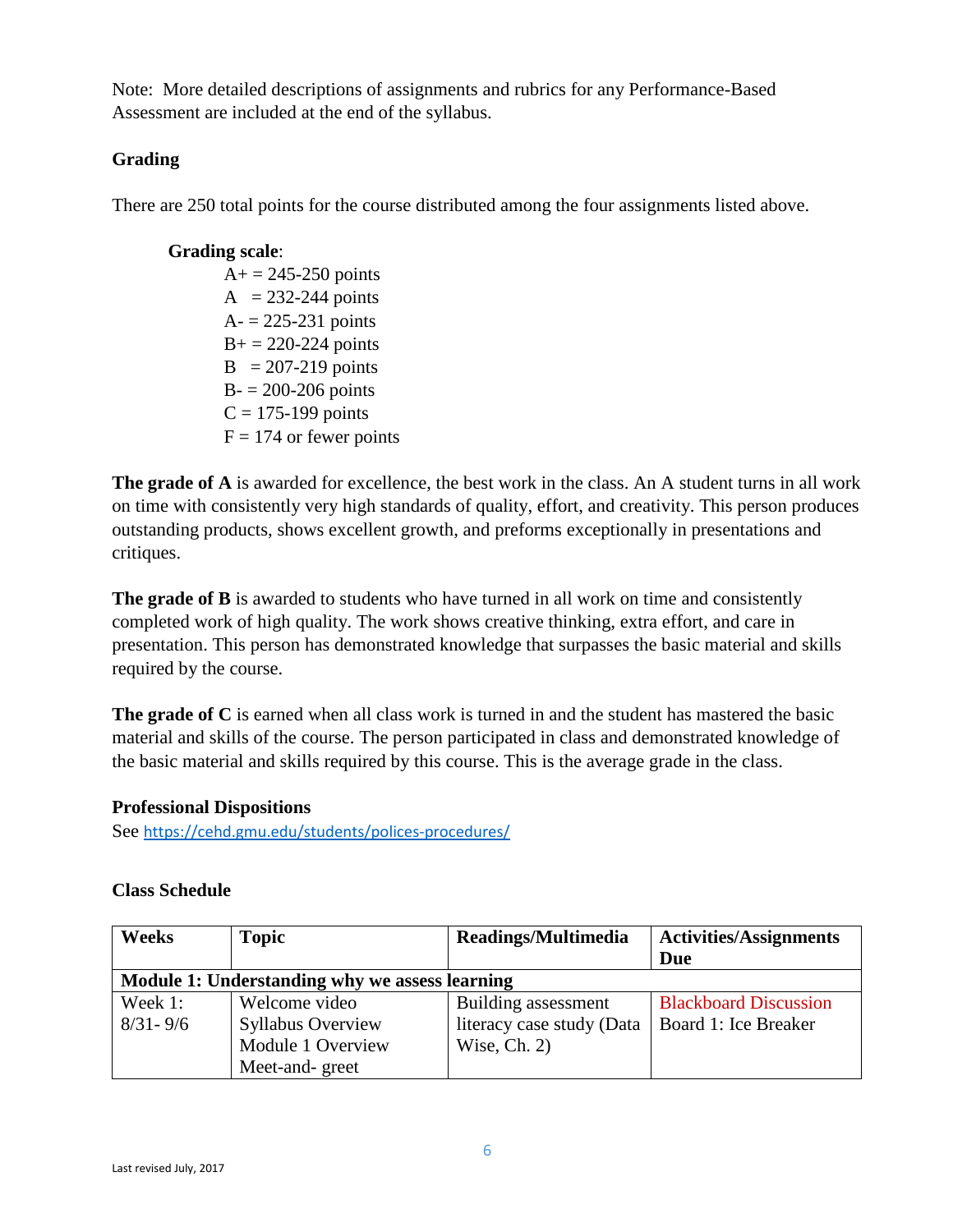| Week 2:<br>$9/7 - 9/13$<br>Week 3:<br>$9/14 - 9/20$ | Overview of assessment<br>development to inform<br>teaching and learning<br>Structuring teaching $\&$<br>assessment for learning | Chappuis (2015) Ch 1<br>Mandinach (2016) Ch 3<br>Slavit et al (2013)<br>Chappuis (2015) Ch 2<br>Watch videos $1, 2, 3$<br>Swan & Mazur $(2011)$ | <b>Blackboard Discussion</b><br><b>Board 2: Getting Started</b><br>Mini-Quiz on Readings<br><b>Blackboard Discussion</b><br>Board 3: Structuring<br>teaching and learning<br>Mini-Quiz on Readings |
|-----------------------------------------------------|----------------------------------------------------------------------------------------------------------------------------------|-------------------------------------------------------------------------------------------------------------------------------------------------|----------------------------------------------------------------------------------------------------------------------------------------------------------------------------------------------------|
| Week 4:                                             | Self-efficacy to use data,                                                                                                       | https://www.cmu.edu/te<br>aching/assessment/basic<br>s/alignment.html<br>Mandinach (2016) Ch 4                                                  | <b>Blackboard Discussion</b>                                                                                                                                                                       |
| $9/21 - 9/27$                                       | beliefs, and school culture<br>influencing assessment<br>development and use                                                     | $(\text{scan})$<br>Dunn et al $(2013)$                                                                                                          | Board 4: Self-efficacy to<br>use data                                                                                                                                                              |
|                                                     |                                                                                                                                  | Downey & Kelly $(2013)$<br>from<br>Data-based Decision<br>Making in Education                                                                   | Mini-Quiz on Readings                                                                                                                                                                              |
|                                                     | Module 2: Developing appropriate assessments for learning and teaching                                                           |                                                                                                                                                 |                                                                                                                                                                                                    |
| Week 5:<br>$9/28 - 10/4$                            | Module 2 Overview<br>Assessment design and<br>types of assessments with<br>a focus on non-traditional<br>assessments             | <b>NIU Assessment Brief</b>                                                                                                                     | <b>Blackboard Discussion</b><br>Board 5: Types of<br>assessments<br>Mini-Quiz on Readings<br><b>Module 1 Assignment</b><br>Due by 9/30 at 11:59<br>p.m.: Reflection Paper                          |
| Week 6:                                             | Self-                                                                                                                            | Chappuis (2015) Ch 3                                                                                                                            | <b>Blackboard Discussion</b>                                                                                                                                                                       |
| $10/5 - 10/11$                                      | assessment/metacognition                                                                                                         | &4<br>Watch videos 7                                                                                                                            | Board 6: Self-<br>Assessment $&$<br>metacognition                                                                                                                                                  |
|                                                     |                                                                                                                                  | <b>Students 'Self-Assess'</b><br>Their Way to Learning -<br><b>Education Week</b>                                                               | Mini-Quiz on Readings<br>Assessment Plan Step 1:<br>Outline your standard<br>and learning target and<br>how the information will                                                                   |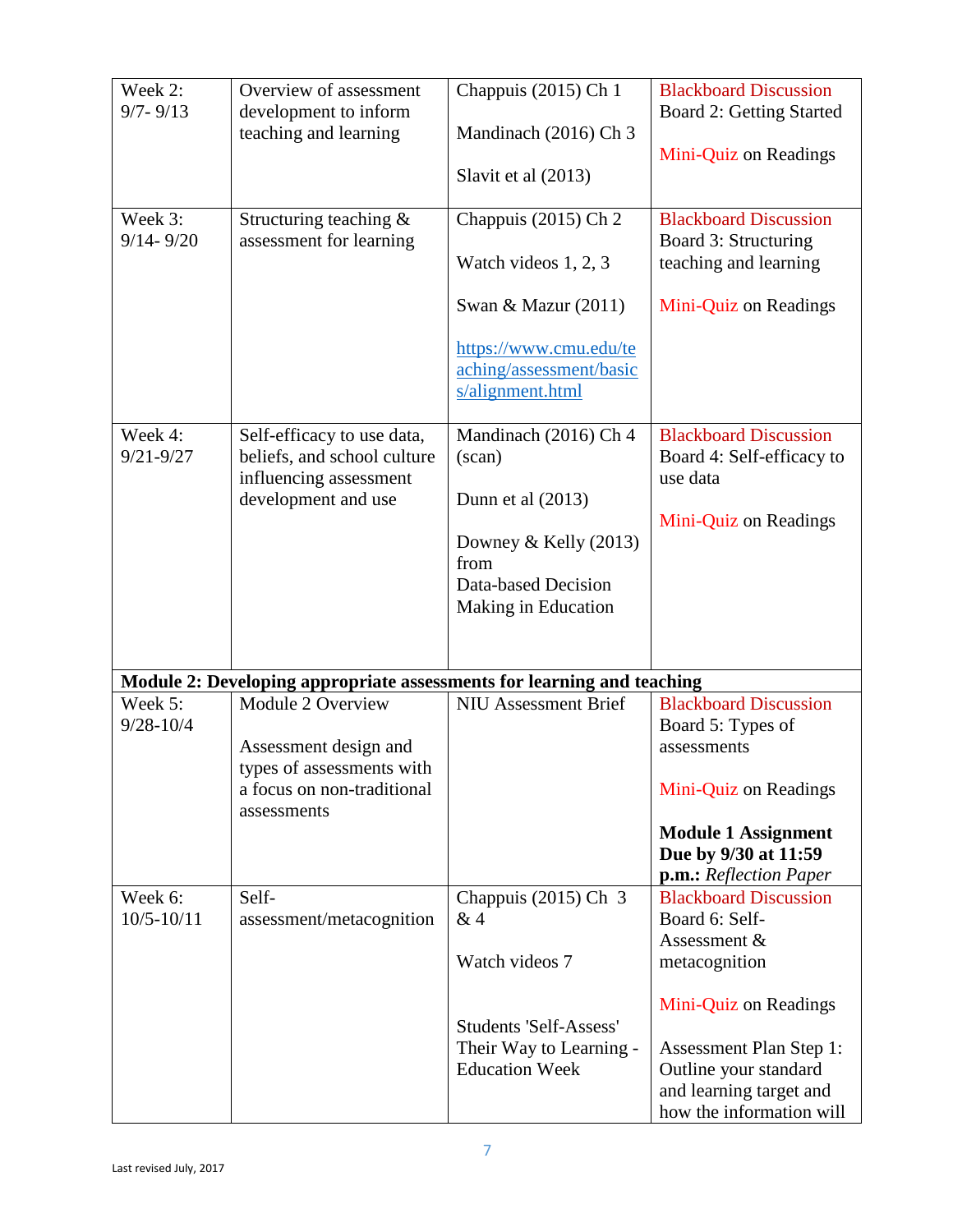|                           |                                                                       |                          | be used to inform                                                       |
|---------------------------|-----------------------------------------------------------------------|--------------------------|-------------------------------------------------------------------------|
|                           |                                                                       |                          | teaching and learning                                                   |
| Week 7:                   | Rubrics & Portfolios                                                  | Chappuis (2015) Ch 7     | <b>Blackboard Discussion</b>                                            |
| $10/12 - 10/18$           |                                                                       |                          | Board 7: Rubrics and                                                    |
|                           |                                                                       | Watch video 6            | Portfolios                                                              |
|                           |                                                                       |                          | Mini-Quiz on Readings                                                   |
|                           |                                                                       |                          | <b>Assessment Plan Step 2:</b><br>Outline the draft Rubric              |
|                           |                                                                       |                          | for your assessment plan                                                |
| Week 8:                   | Item development,                                                     | Monpas & Huber (2010)    | <b>Blackboard Discussion</b>                                            |
| 10/19-10/25               | analysis, and                                                         |                          | Board 8: Item                                                           |
|                           | interpretation (including                                             | Trimble et al (2014)     | Development, analysis,                                                  |
|                           | teacher developed vs.<br>commercially available                       | Wiliam et al (2004)      | and interpretation                                                      |
|                           | assessments)                                                          |                          | Mini-Quiz on Readings                                                   |
|                           |                                                                       |                          |                                                                         |
| Week 9:<br>$10/26 - 11/1$ | Use of technology for<br>assessment                                   | Cho and Wayman<br>(2012) | <b>Blackboard Discussion</b><br>Board 9: Technology and                 |
|                           |                                                                       |                          | Assessment                                                              |
|                           |                                                                       |                          | Mini-Quiz on Readings                                                   |
|                           |                                                                       |                          | <b>Assessment Plan Step 3:</b><br>Discuss your draft<br>developed items |
| <b>Week 10:</b>           | Evaluation, scoring and                                               | Reynolds Ch 4 & 5        | <b>Blackboard Discussion</b>                                            |
| $11/2 - 11/8$             | grading                                                               |                          | Board 10: Scoring and                                                   |
|                           |                                                                       |                          | Grading                                                                 |
|                           |                                                                       |                          |                                                                         |
|                           |                                                                       |                          | Mini-Quiz on Readings                                                   |
| Week 11:                  | Reliability, validity, and                                            | <b>Readings TBD</b>      | <b>Blackboard Discussion</b>                                            |
| $11/9 - 11/15$            | bias                                                                  |                          | Board 10: Scoring and                                                   |
|                           |                                                                       |                          | Grading                                                                 |
|                           |                                                                       |                          | Mini-Quiz on Readings                                                   |
|                           |                                                                       |                          | <b>Assessment Plan Step 4:</b>                                          |
|                           |                                                                       |                          | Discuss your draft                                                      |
|                           |                                                                       |                          | evaluation and scoring                                                  |
| 11/16-11/22               | <b>Thanksgiving Recess</b>                                            |                          |                                                                         |
|                           | Module 3: Practices supporting the development and use of assessments |                          |                                                                         |
| <b>Week 12:</b>           | Principles of designing                                               | Chappuis $(2015)$ Ch 5   | <b>Blackboard Discussion</b>                                            |
| 11/23-11/29               | and using high quality                                                | & 6                      | Board 11: Principles of                                                 |
|                           | assessments                                                           |                          | high-quality assessments                                                |
|                           |                                                                       |                          | Mini-Quiz on Readings                                                   |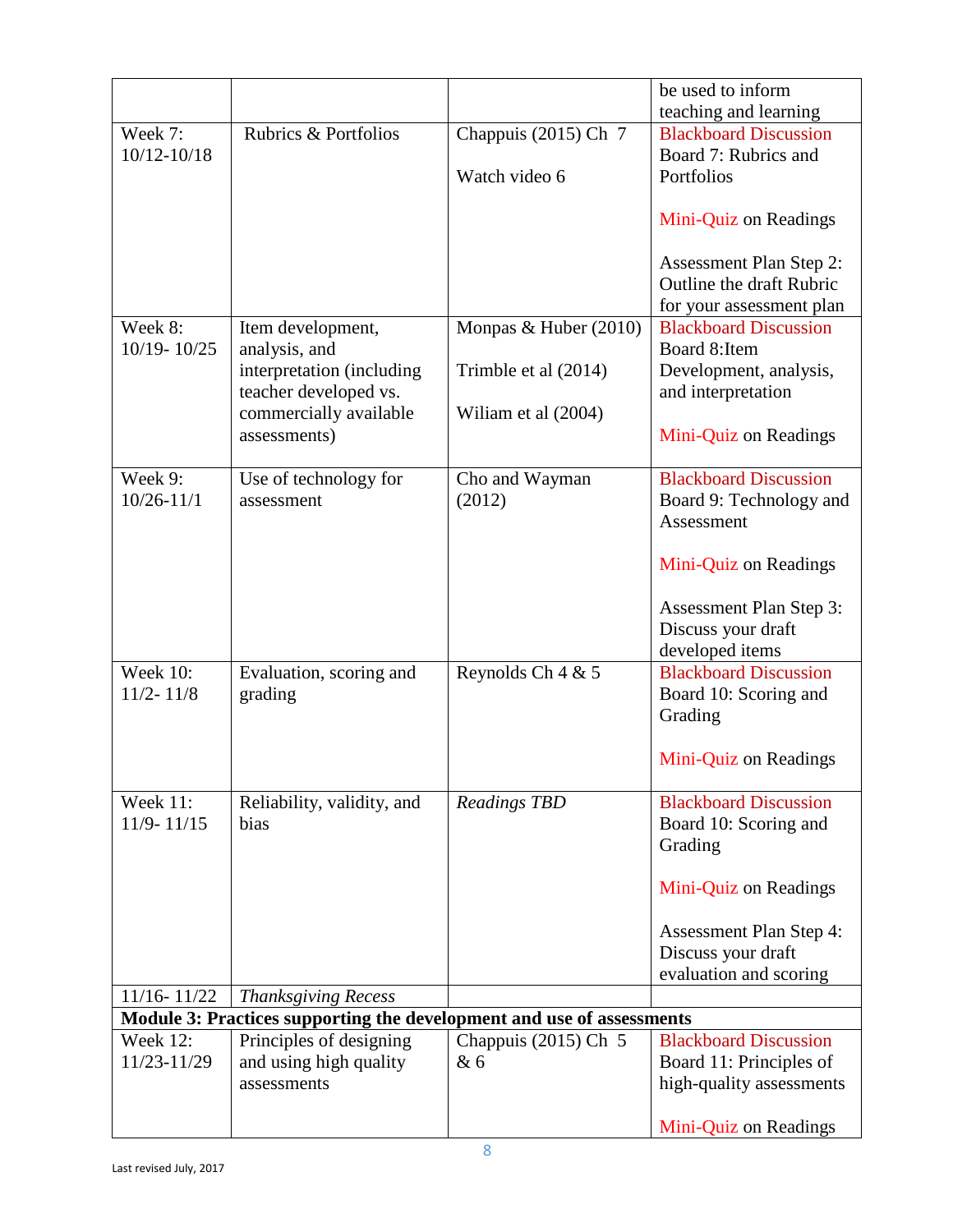|                |                         | Datnow, Park, Lewis         |                              |
|----------------|-------------------------|-----------------------------|------------------------------|
|                |                         | $(2012)$ - Using variety of | <b>Module 2 Assignment</b>   |
|                |                         | data to inform teaching     | Due by 11/29 by 11:59        |
|                |                         |                             | p.m.: Assessment Plan        |
| Week 13:       | Contextual supports for | Marsh et al. (2010)-        | <b>Blackboard Discussion</b> |
| $11/30-12/6$   | Assessment development  | Coaching                    | Board 12: Assessment         |
|                |                         |                             | <b>Supports</b>              |
|                |                         | Datnow et al $(2013)$ -     |                              |
|                |                         | Collaboration               | Mini-Quiz on Readings        |
|                |                         |                             |                              |
|                |                         | Little (2012)               |                              |
| Week $14$ :    | Review and Wrap Up      |                             | <b>Blackboard Discussion</b> |
| $12/7 - 12/13$ |                         |                             | Board 13: Course             |
|                |                         |                             | reflection                   |
|                |                         |                             |                              |
|                |                         |                             | Module 3 Due 12/16 by        |
|                |                         |                             | <b>11:59 p.m.:</b> Data Use  |
|                |                         |                             | Case Study                   |

Note: Faculty reserves the right to alter the schedule as necessary, with notification to students.

## **Core Values Commitment**

The College of Education and Human Development is committed to collaboration, ethical leadership, innovation, research-based practice, and social justice. Students are expected to adhere to these principles: [http://cehd.gmu.edu/values/.](http://cehd.gmu.edu/values/)

# **GMU Policies and Resources for Students**

## *Policies*

- Students must adhere to the guidelines of the Mason Honor Code (see <https://catalog.gmu.edu/policies/honor-code-system/>).
- Students must follow the university policy for Responsible Use of Computing (see [http://universitypolicy.gmu.edu/policies/responsible-use-of-computing/\)](http://universitypolicy.gmu.edu/policies/responsible-use-of-computing/).
- Students are responsible for the content of university communications sent to their Mason email account and are required to activate their account and check it regularly. All communication from the university, college, school, and program will be sent to students **solely** through their Mason email account.
- Students with disabilities who seek accommodations in a course must be registered with George Mason University Disability Services. Approved accommodations will begin at the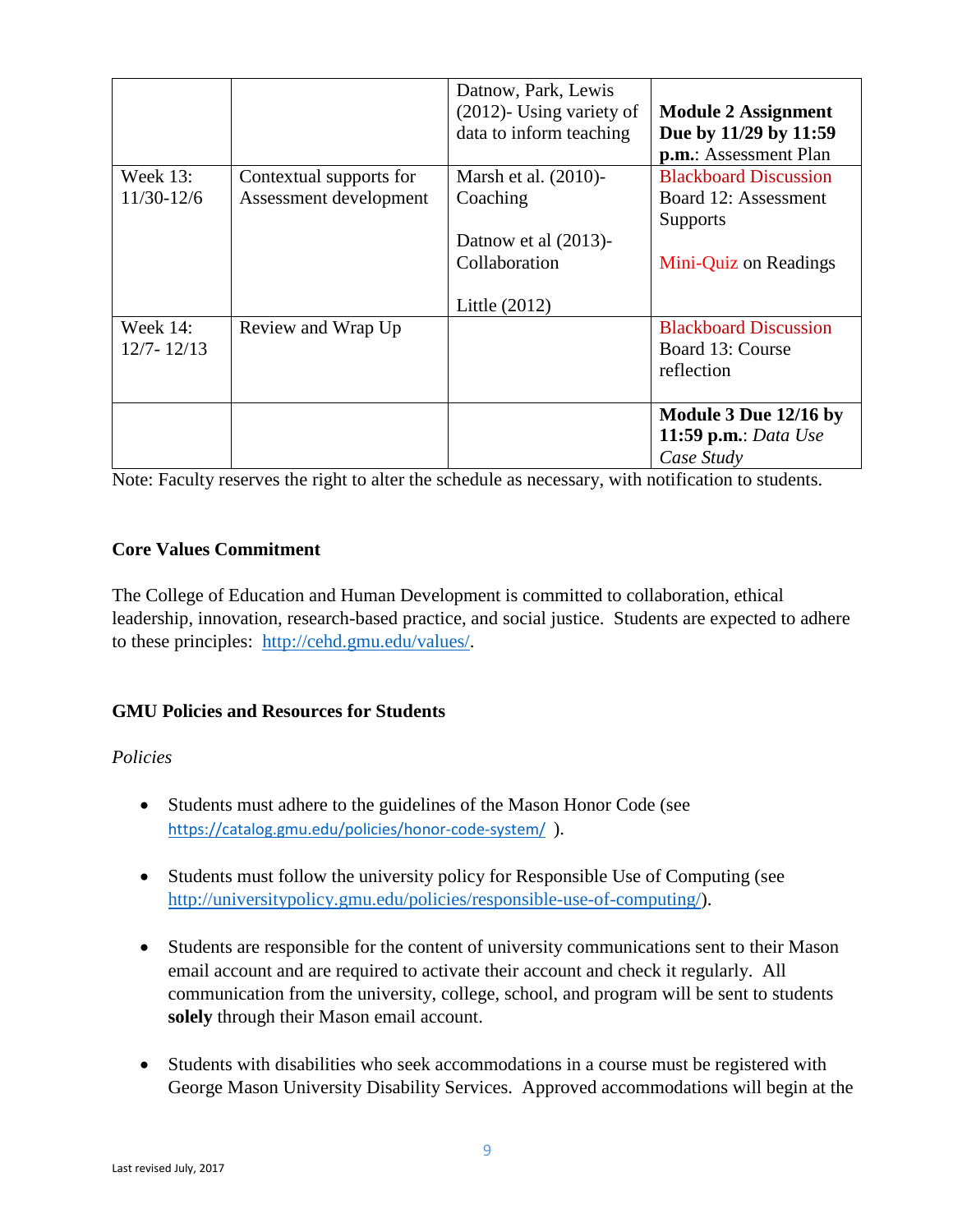time the written letter from Disability Services is received by the instructor (see <https://ds.gmu.edu/>).

• Students must silence all sound emitting devices during class unless otherwise authorized by the instructor.

#### *Campus Resources*

- Support for submission of assignments to Tk20 should be directed to  $tk20$ help@gmu.edu or [https://cehd.gmu.edu/aero/tk20.](https://cehd.gmu.edu/aero/tk20) Questions or concerns regarding use of Blackboard should be directed to [http://coursessupport.gmu.edu/.](http://coursessupport.gmu.edu/)
- For information on student support resources on campus, see <https://ctfe.gmu.edu/teaching/student-support-resources-on-campus>

**For additional information on the College of Education and Human Development, please visit our website<https://cehd.gmu.edu/students/> .**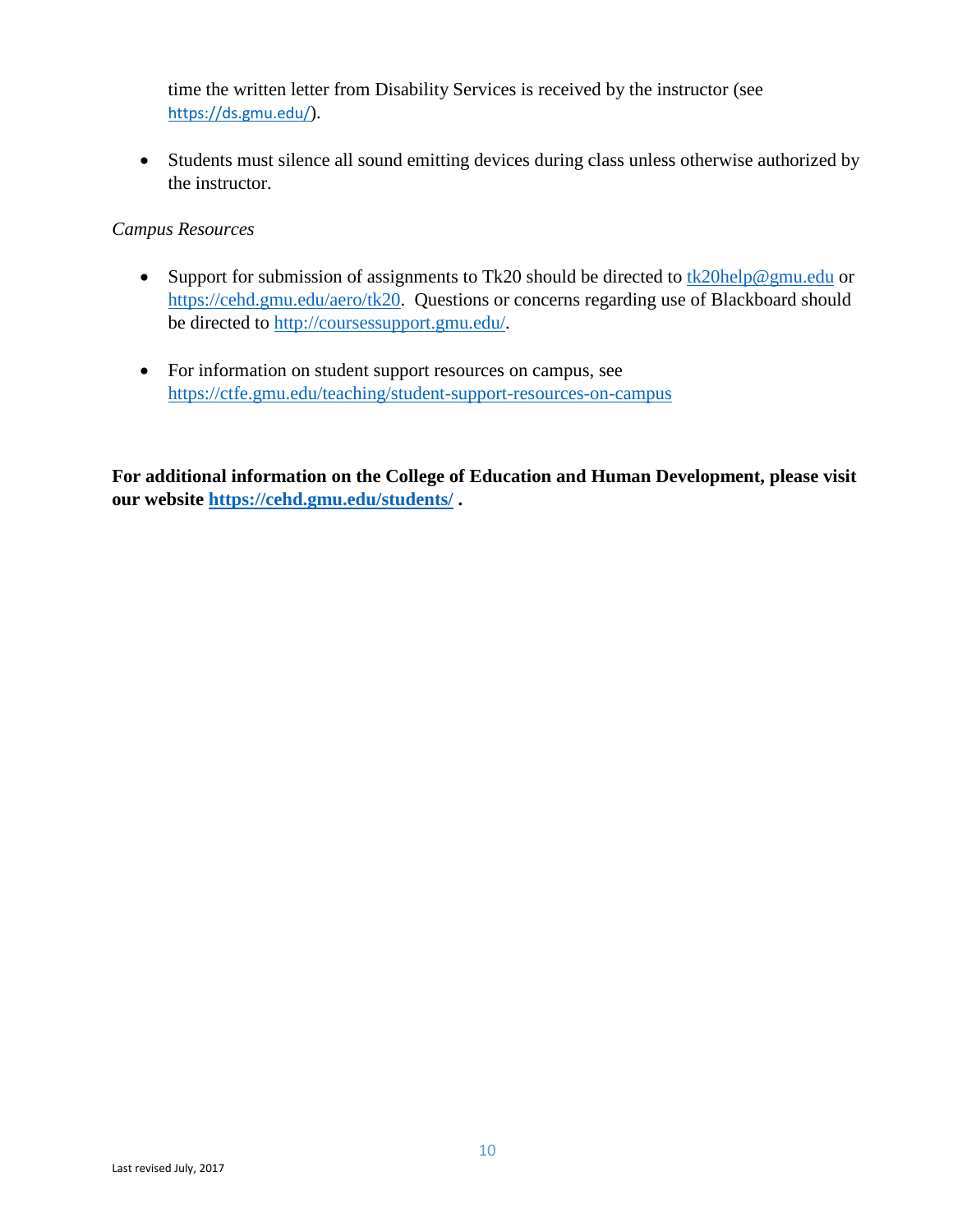# **Rubric: Class Participation**

Student participation is imperative to student learning and a successful class. The following rubric outlines how student participation scores will be determined in this course. All students are expected to demonstrate specific characteristics and actions throughout the semester. The quality and quantity of these actions will determine the points assigned for participation.

#### **Students are expected to:**

- a) Be well prepared for class by completing assigned readings.
- b) Participate fully in class activities and assignments take an active part in small and large group online discussions (without dominating the conversations). Students will provide evidence of their engagement with video lectures by scoring at least an 80% on quizzes.
- c) Discussion Board: Make insightful comments, which are informed by required readings and demonstrate reflection on those readings. Specifically, students should come to the asynchronous class with questions, comments, and thoughts on the current readings.
- d) Treat class activities, group discussions, and class discussions as important components of the course, showing respect for fellow classmates and the course material.

#### **Each of these criteria will be assessed on a 5-point scale.**

- 5 = Student *consistently* demonstrated the criterion throughout the semester.
- 4 = Student *frequently* demonstrated the criterion throughout the semester.
- 3 = Student *intermittently* demonstrated the criterion throughout the semester.
- 2 = Student *rarely* demonstrated the criterion throughout the semester.
- 1 = Student *did not* demonstrate the criterion throughout the semester.

#### **The participation grade will be calculated as the sum of points for each criterion.**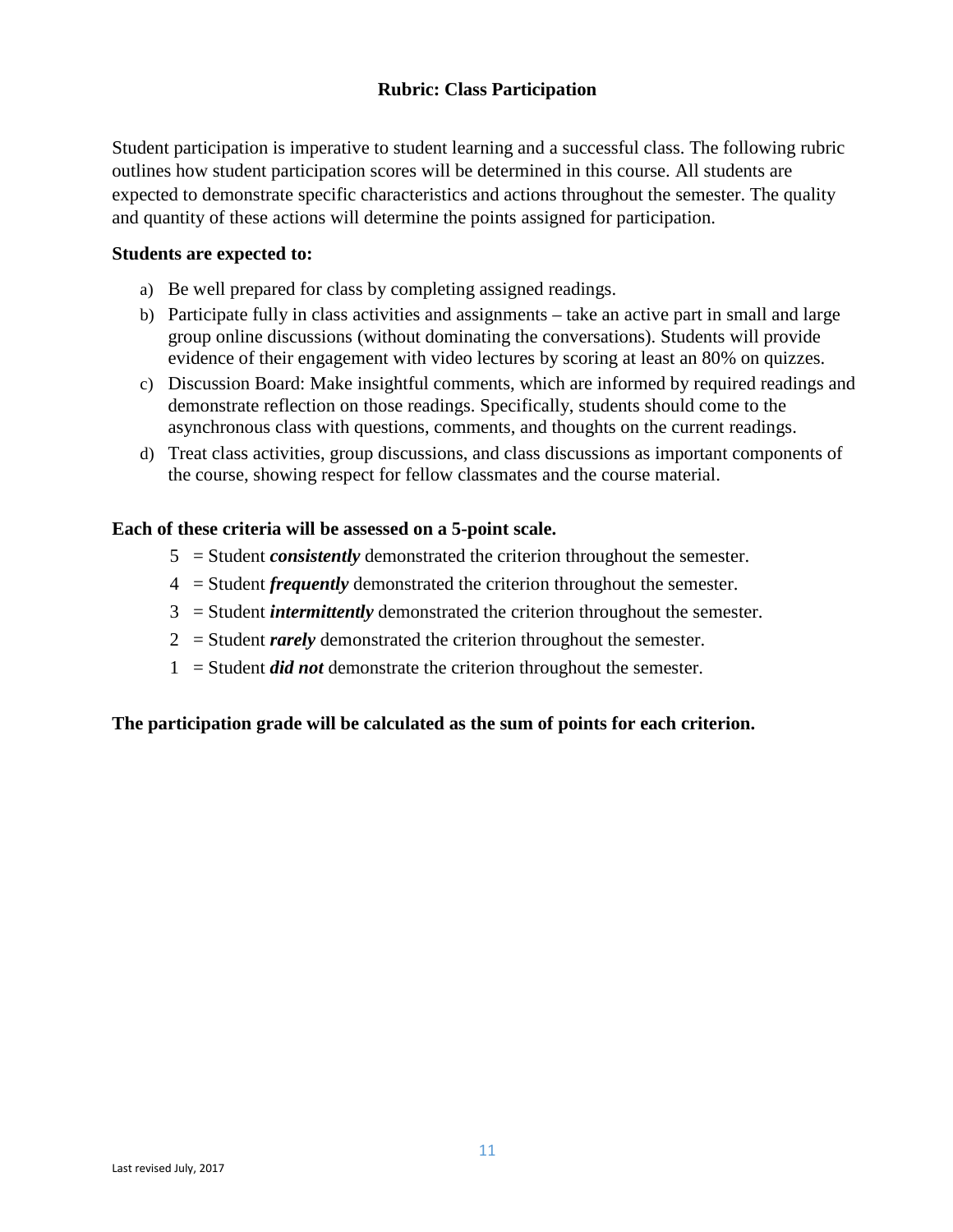# **Rubric: Assessment Plan**

| <b>Criteria</b>                                                                                                                                                                                                                                                                                                                    | Outstanding                                                                                                                                                                                                                                                                                                                                                        | Competent                                                                                                                                                                                                                                                                                                        | <b>Minimal</b>                                                                                                                                                                                                                                                                                                   | <b>Unsatisfactory</b>                                                                                |
|------------------------------------------------------------------------------------------------------------------------------------------------------------------------------------------------------------------------------------------------------------------------------------------------------------------------------------|--------------------------------------------------------------------------------------------------------------------------------------------------------------------------------------------------------------------------------------------------------------------------------------------------------------------------------------------------------------------|------------------------------------------------------------------------------------------------------------------------------------------------------------------------------------------------------------------------------------------------------------------------------------------------------------------|------------------------------------------------------------------------------------------------------------------------------------------------------------------------------------------------------------------------------------------------------------------------------------------------------------------|------------------------------------------------------------------------------------------------------|
|                                                                                                                                                                                                                                                                                                                                    | (15)                                                                                                                                                                                                                                                                                                                                                               | (10)                                                                                                                                                                                                                                                                                                             | (5)                                                                                                                                                                                                                                                                                                              | (1)                                                                                                  |
| <b>Articulate the</b><br>standard and<br>learning target<br>and the<br>assessment<br>method<br>Select the<br>standard and<br>learning target,<br>articulate the<br>rationale for this<br>decisions, and<br>background on<br>the standard and<br>learning target to<br>provide context<br>for the<br>assessment items<br>to follow. | Description is<br>thorough and<br>insightful; makes<br>explicit<br>connections to<br>standards and<br>learning targets<br>with examples;<br>reflection is<br>thorough and<br>demonstrates<br>superior<br>understanding of<br>the how to select<br>and articulate<br>appropriate<br>assessment design<br>to align to selected<br>standards and<br>learning targets. | Description is<br>thorough; makes<br>explicit<br>connections to<br>standards and<br>learning targets<br>with examples;<br>reflection<br>demonstrates<br>understanding of<br>how to select and<br>articulate<br>appropriate<br>assessment design<br>to align to<br>selected standards<br>and learning<br>targets. | Description is<br>general;<br>connections to<br>standards and<br>learning targets<br>are unclear or<br>lacks examples;<br>reflection<br>demonstrates<br>understanding of<br>how to select and<br>articulate<br>appropriate<br>assessment<br>design to align to<br>selected standards<br>and learning<br>targets. | Description is<br>incomplete or<br>missing                                                           |
| <b>Rubric</b><br>development (15<br>pts)<br>Create a rubric to<br>assess the<br>learning target<br>and standard<br>identified<br><b>AND</b><br>Provide a<br>description of the<br>rubric and<br>rationale.                                                                                                                         | Overview includes<br>the description of<br>an appropriate use<br>of rubric<br>development; is<br>thorough and<br>detailed; addresses<br>all components of<br>the assignment;<br>makes clear<br>connections to<br>assessment<br>development<br>readings; citations<br>are used<br>consistently to                                                                   | Overview<br>includes the<br>description of an<br>appropriate<br>rubric; addresses<br>all components of<br>the assignment;<br>makes<br>connections to<br>assessment<br>development;<br>citations are used<br>consistently to<br>support<br>arguments and<br>claims                                                | Overview<br>includes the<br>description of an<br>appropriate<br>noncognitive<br>skill; addresses<br>some components<br>of the<br>assignment; weak<br>connections to<br>assessment<br>development;<br>citations are<br>missing or<br>incomplete                                                                   | Overview is<br>incomplete or<br>missing; does<br>not address the<br>components of<br>the assignments |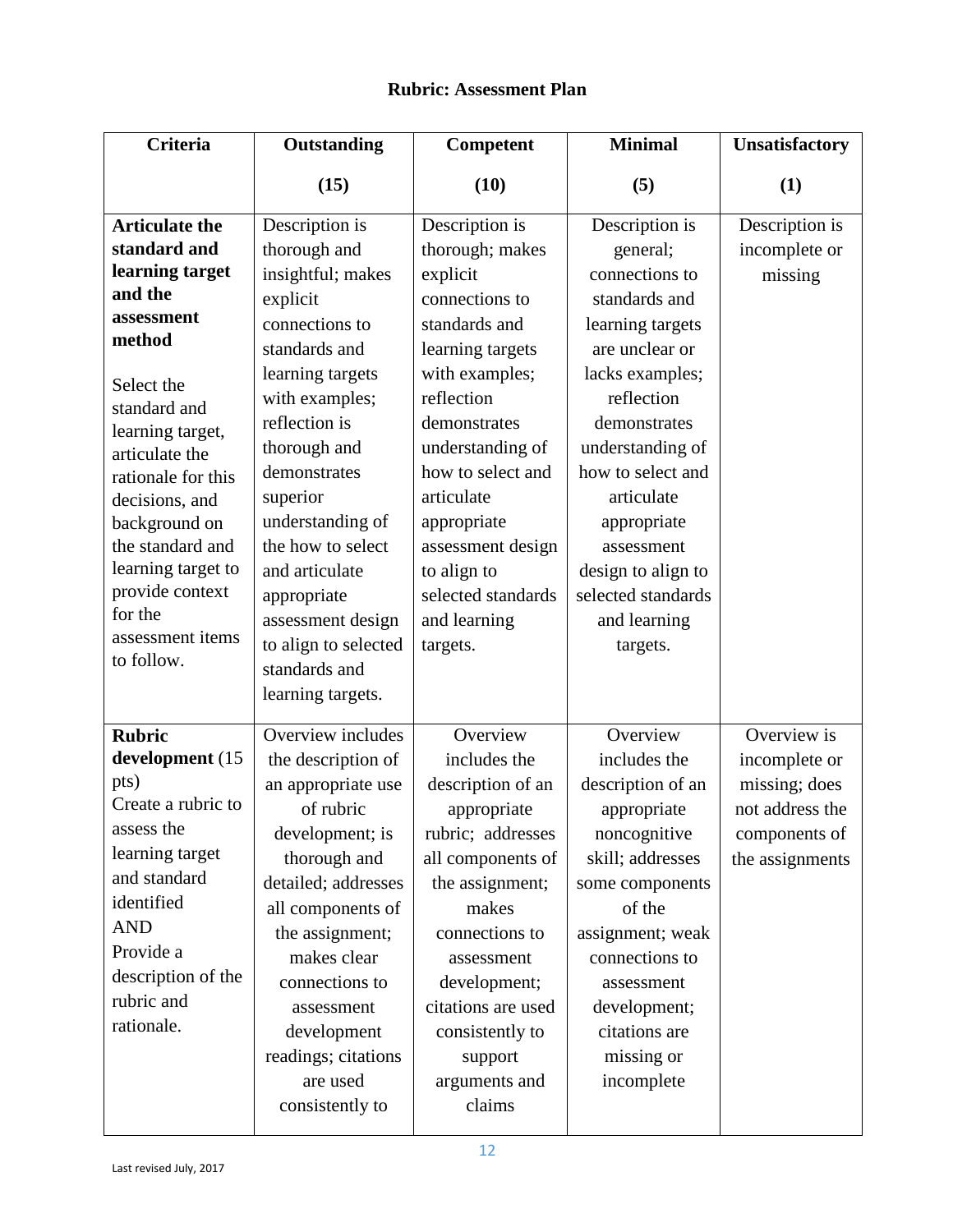|                                    | support arguments   |                    |                   |                 |
|------------------------------------|---------------------|--------------------|-------------------|-----------------|
|                                    | and claims          |                    |                   |                 |
|                                    |                     |                    |                   |                 |
| <b>Item</b>                        | Overview includes   | Overview           | Overview          | Overview is     |
| development,                       | the description of  | includes the       | includes the      | incomplete or   |
| analysis, and                      | an appropriate use  | description of an  | description of an | missing; does   |
| interpretation                     | of item             | appropriate item   | appropriate item  | not address the |
| $(15 \text{ points})$              | development,        | development,       | development,      | components of   |
| Develop a set of                   | analysis, and       | analysis, and      | analysis, and     | the assignments |
| items that align                   | interpretation; is  | interpretation;    | interpretation;   |                 |
| to the standard                    | thorough and        | addresses all      | addresses some    |                 |
| and learning                       | detailed; addresses | components of      | components of     |                 |
| target, describe                   | all components of   | the assignment;    | the assignment;   |                 |
| how you will                       | the assignment;     | makes              | weak connections  |                 |
| analyze and                        | makes clear         | connections to     | to and assessment |                 |
| interpret the data                 | connections to      | assessment         | development       |                 |
| from the items                     | assessment          | development        | concepts;         |                 |
| you developed.                     | development         | concepts;          | citations are     |                 |
|                                    | readings; citations | citations are used | missing or        |                 |
|                                    | are used            | consistently to    | incomplete        |                 |
|                                    | consistently to     | support            |                   |                 |
|                                    | support arguments   | arguments and      |                   |                 |
|                                    | and claims          | claims             |                   |                 |
|                                    |                     |                    |                   |                 |
| <b>Evaluation and</b>              | Overview includes   | Overview           | Overview          | Overview is     |
| scoring $(15$                      | the description of  | includes the       | includes the      | incomplete or   |
| points)                            | an appropriate use  | description of     | description of    | missing; does   |
|                                    | of assessment       | assessment         | assessment        | not address the |
| Articulate how                     | evaluation and      | evaluation and     | evaluation        | components of   |
| you plan to                        | scoring; is         | scoring; addresses | scoring;          | the assignments |
| evaluate and                       | thorough and        | all components of  | addresses some    |                 |
| score the                          | detailed; addresses | the assignment;    | components of     |                 |
| assessments,<br>rationale for your | all components of   | makes              | the assignment;   |                 |
| selection                          | the assignment;     | connections to     | weak connections  |                 |
|                                    | makes clear         | assessment         | to assessment     |                 |
|                                    | connections to      | development;       | development       |                 |
|                                    | assessment          | citations are used | concepts;         |                 |
|                                    | development         | consistently to    | citations are     |                 |
|                                    | readings; citations | support            | missing or        |                 |
|                                    | are used            | arguments and      | incomplete        |                 |
|                                    | consistently to     | claims             |                   |                 |
|                                    |                     |                    |                   |                 |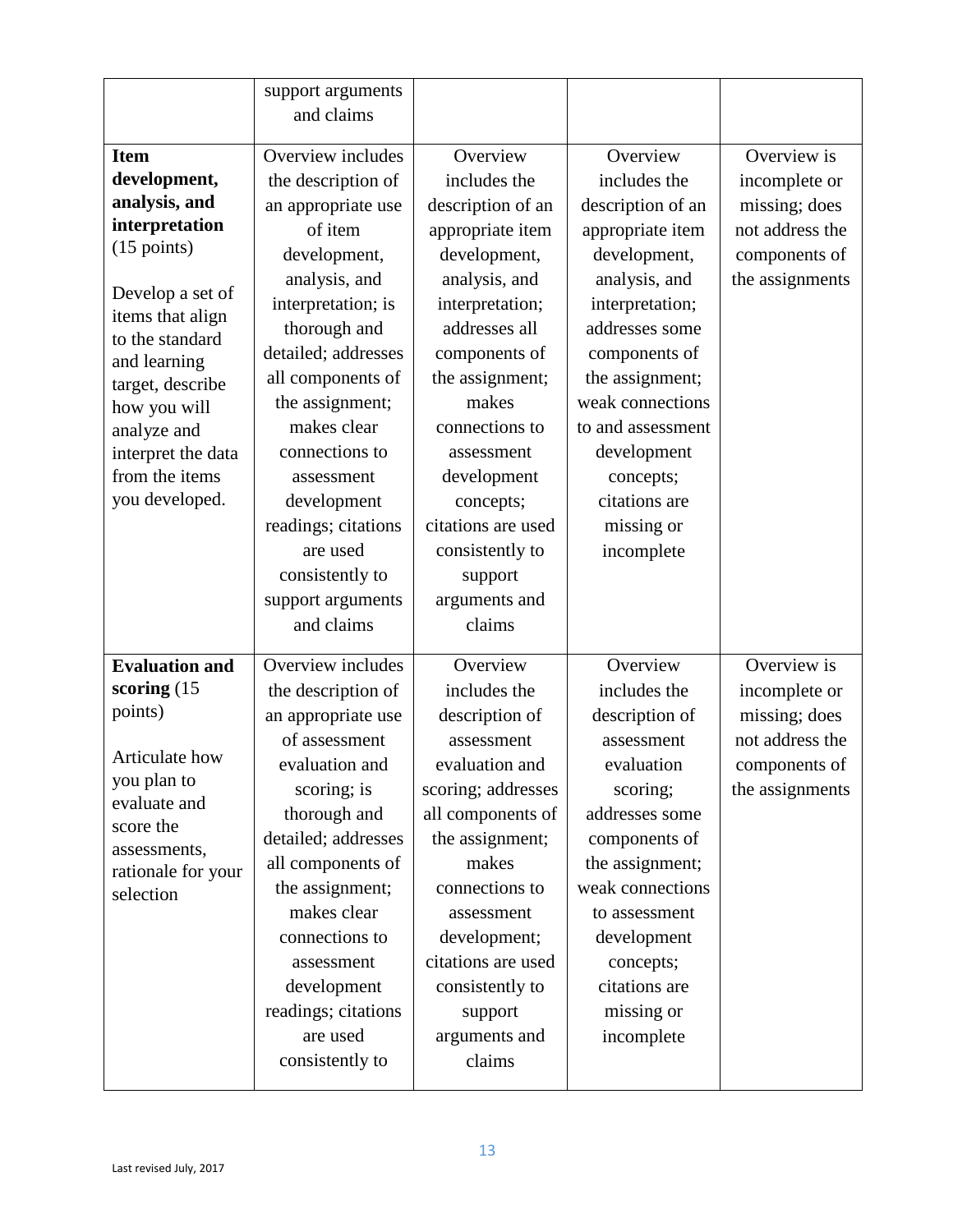|                  | support arguments<br>and claims |                  |                     |                   |
|------------------|---------------------------------|------------------|---------------------|-------------------|
| <b>APA Style</b> | Uses concise,                   | Writes with some | Writes with a       | Writes with       |
| Use APA style    | coherent, well-                 | lack of clarity  | lack of clarity and | little clarity or |
| and formatting   | organized writing               | and/or           | coherence, many     | coherence,        |
|                  | with correct APA                | inconsistent APA | errors, or          | many errors,      |
|                  | style.                          | style with some  | incorrect APA       | and/or no use of  |
|                  |                                 | errors.          | style.              | APA style.        |